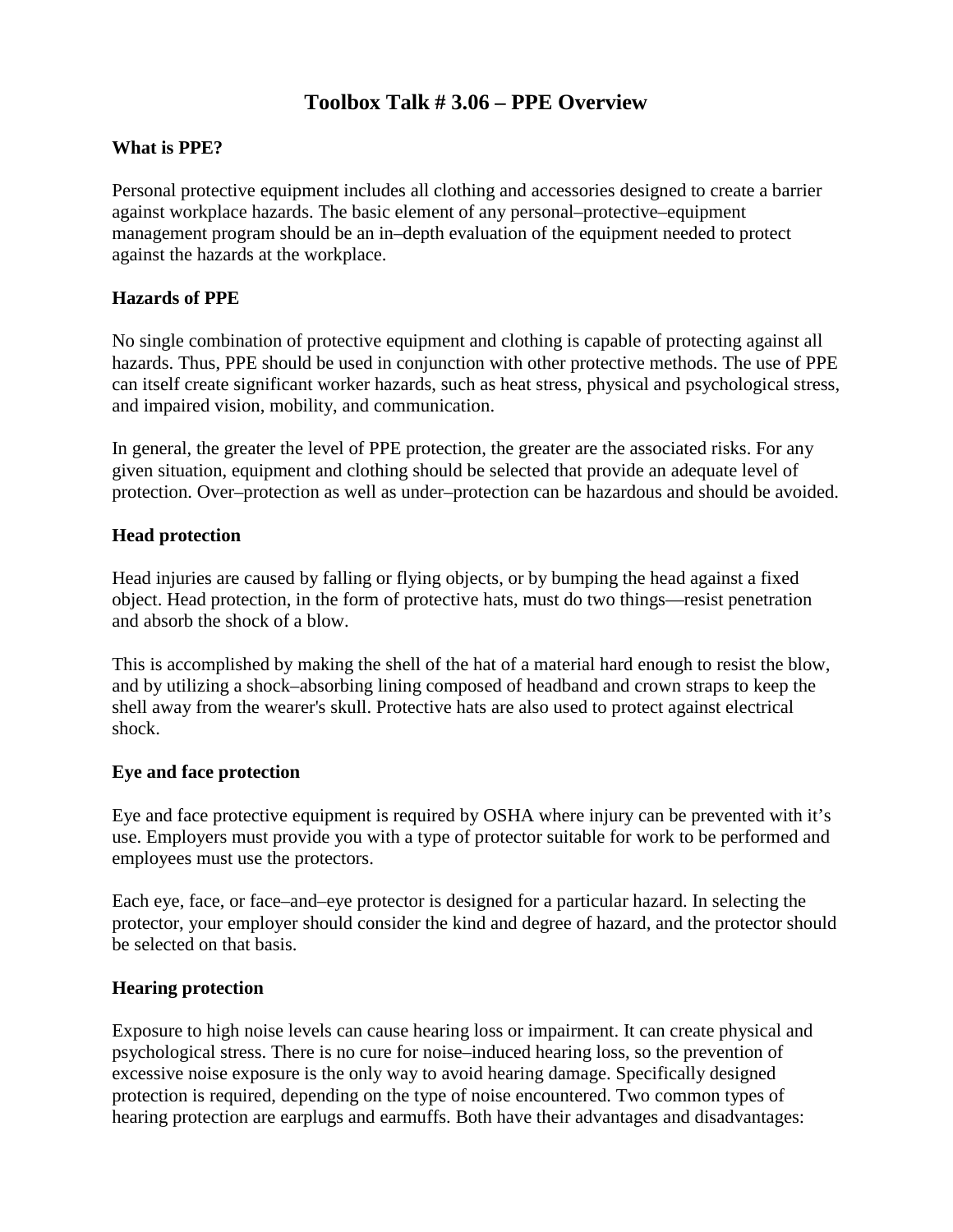- Preformed or molded earplugs need to be individually fitted by a professional. Waxed cotton, foam, or fiberglass wool earplugs are self–forming. When properly inserted, they work as well as most molded earplugs.
- Earmuffs need to make a perfect seal around the ear to be effective. Glasses, long sideburns, long hair, and facial movements, such as chewing, can reduce protection. Special equipment is available for use with glasses or beards.

For extremely noisy situations, earplugs should be worn in addition to earmuffs. When used together earplugs and earmuffs change the nature of sounds; all sounds are reduced including one's own voice, but other voices or warning signals are easier to hear.

#### **Arm and Hand Protection**

Some examples of injuries to arms and hands are burns, cuts, electrical shock, amputation, and absorption of chemicals. There is a wide assortment of gloves, hand pads, sleeves, and wristlets available for protection from various hazardous situations.

The protective device should be selected to fit the job. For example, some gloves are designed to protect against specific chemical hazards. Whatever type you use, make sure you are familiar with the limitations of the clothing used.

#### **Foot and Leg Protection**

To protect your feet and legs from falling or rolling objects, sharp objects, molten metal, hot surfaces, and wet slippery surfaces use appropriate footguards, safety shoes, or boots and leggings.

Aluminum alloy, fiberglass, or galvanized steel footguards can be worn over usual workshoes, although they present the possibility of catching on something and tripping workers. Heat– resistant soled shoes protect against hot surfaces like those found in the roofing, paving, and hot metal industries.

Make sure that your safety shoes are sturdy and have an impact–resistant toe. In some shoes, metal insoles protect against puncture wounds. Additional protection, such as metatarsal guards, may be found in some types of footwear. Safety shoes come in a variety of styles and materials, such as leather and rubber boots and oxfords.

#### **General life–threatening hazards**

If you are working at night and there is the chance you might be struck by moving vehicles, then you need suits or vests designed to reflect light.

Flagmen have to be provided and must wear a red or orange warning garment while flagging. Warning garments worn at night must be of reflectorized material.

Personal protective equipment is important at your jobsite. Sometimes it can mean the difference between going home uninjured at the end of the day or a tragedy. Your boss is responsible to: (1) get you the proper equipment for the job, (2) ensure you wear it, and (3) set up a PPE program.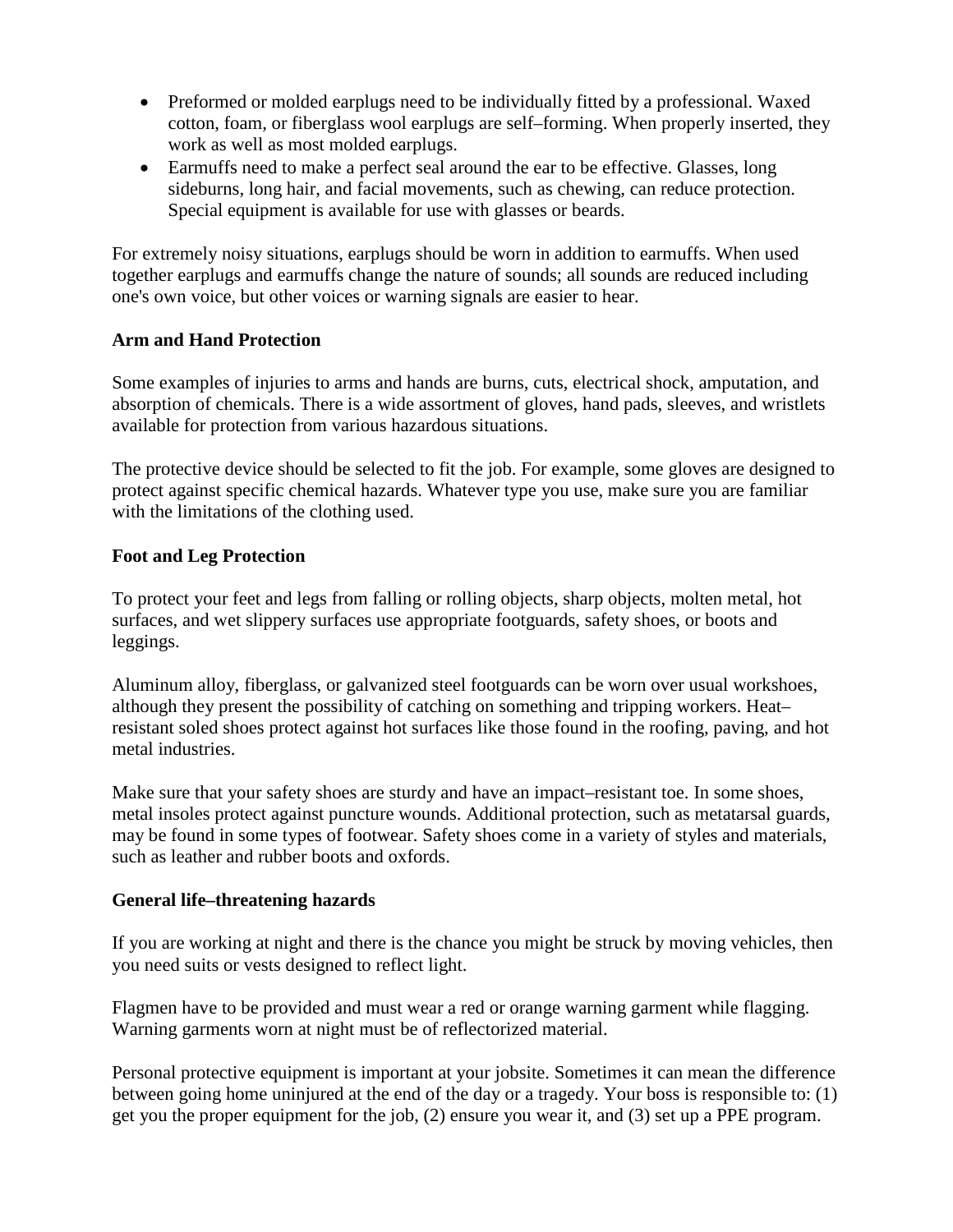You must take the responsibility to: (1) take care of your PPE, and (2) wear it at all times when required.